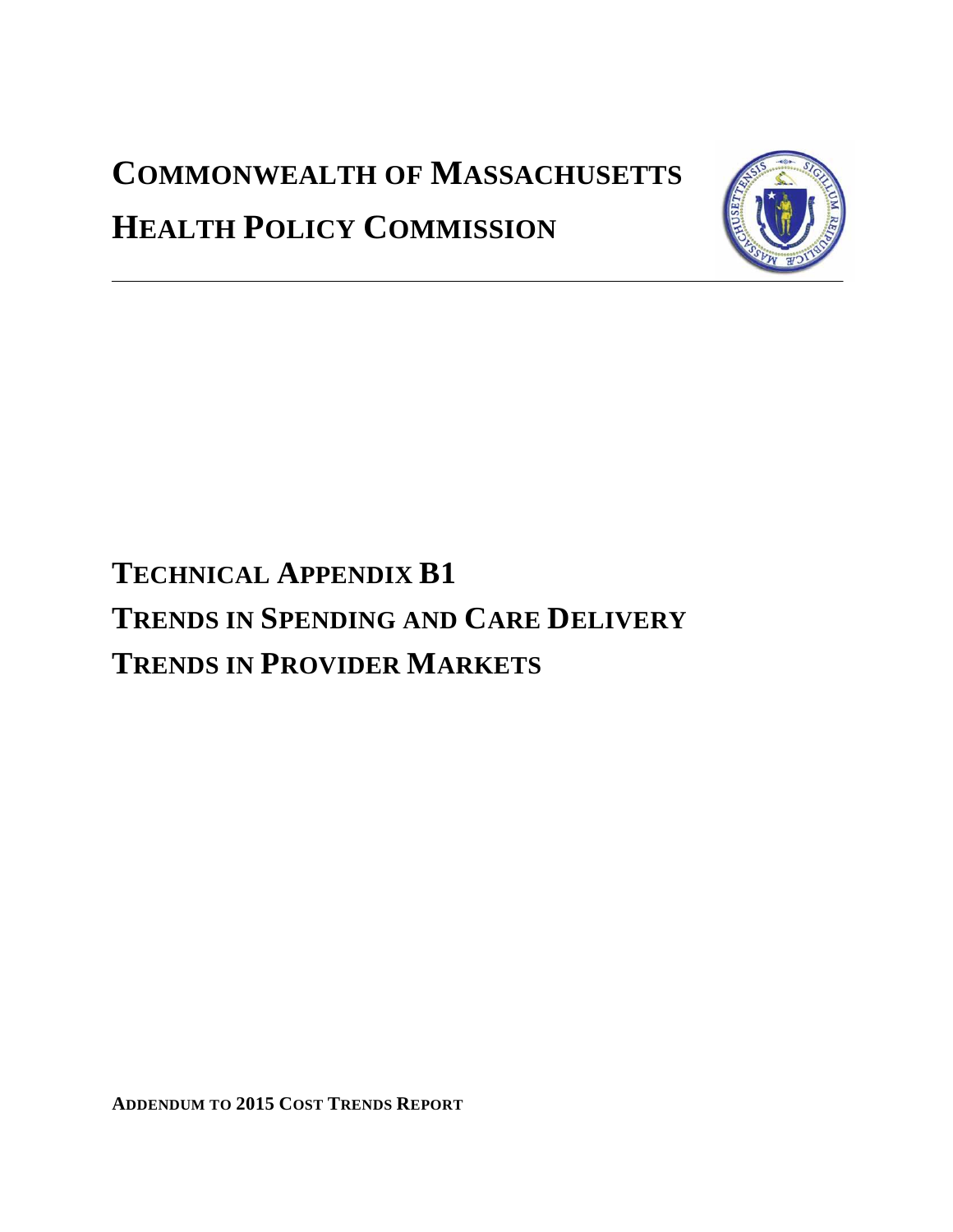# **Table of Contents**

| 1.1                                                                                          |
|----------------------------------------------------------------------------------------------|
|                                                                                              |
|                                                                                              |
|                                                                                              |
|                                                                                              |
|                                                                                              |
|                                                                                              |
|                                                                                              |
|                                                                                              |
|                                                                                              |
| 4 Percentage of primary care physicians affiliated with large provider systems, 2008-2014  4 |
| 5 Percentage of primary care physicians revenue and visits by affiliation status, 20124      |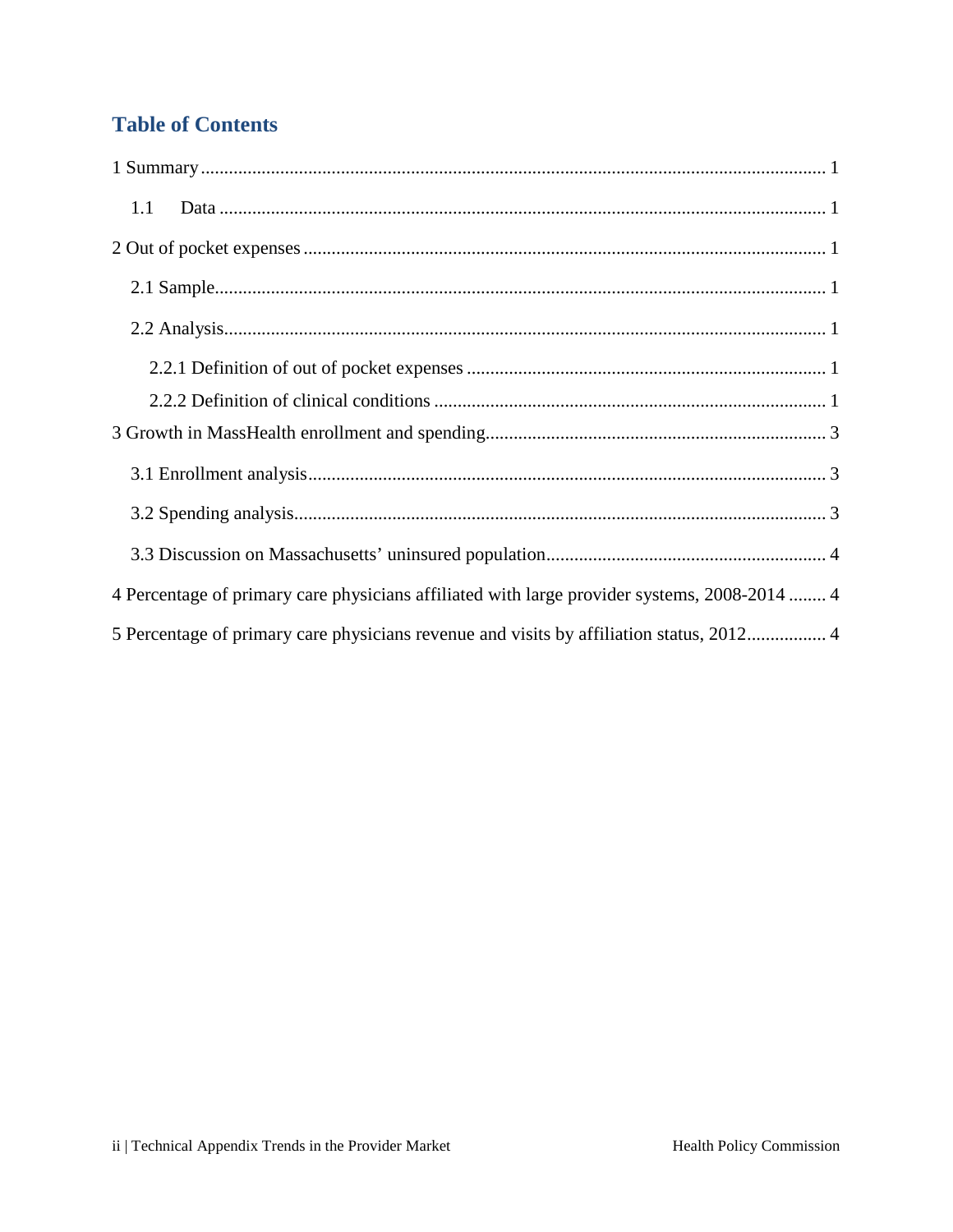## <span id="page-2-0"></span>**1 Summary**

This section describes the Health Policy Commission's (HPC) approach to the analyses contained in Chapter 2: Overview of Trends in Spending and Care Delivery and Chapter 3: Trends in the Provider Market.

#### <span id="page-2-1"></span>**1.1 Data**

We used the following datasets for Trends in Spending and Care Delivery in the 2015 CTR

- Agency for Healthcare Research and Quality, Medical Expenditure Panel Survey (MEPS), 2010-2014
- Center for Health Information and Analysis (CHIA)
	- o Annual Report on the Performance of the Massachusetts Healthcare System, 2015
	- o All-Payer Claims Database, 2011-2013
	- o A Focus on Provider Quality, 2015
	- o Massachusetts Health Insurance Survey, 2014-5
	- o Enrollment Trends, 2012-2015
- Centers for Medicare and Medicaid Services (CMS)
	- o National Health Expenditure Accounts (2009-2014)
	- o Medicare Geographic Variation: Public Use File

We used the following datasets for Trends in Provider Markets Chapter in the 2015 CTR

- Massachusetts Health Quality Partners (MHQP) for calendar years 2008, 2009, 2010, 2012, 2014
- Center for Health Information and Analysis' (CHIA) Relative Price data for 2010-2014
- CHIA's All Payer Claims Database (APCD) for 2012

## <span id="page-2-2"></span>**2 Out of pocket expenses**

#### <span id="page-2-3"></span>**2.1 Sample**

We used the Massachusetts All Payer Claims Database (APCD) for calendar year 2013 for our analysis. Our sample included commercially-insured Massachusetts residents enrolled in a comprehensive individual or group medical plan offered by one the three major commercial payers, Blue Cross Blue Shield, Harvard Pilgrim Health Plan, and Tufts Health Plan. Expenditures do not capture pharmacy costs or payments outside the claims system.

#### <span id="page-2-4"></span>**2.2 Analysis**

#### <span id="page-2-5"></span>**2.2.1 Definition of out of pocket expenses**

Out of pocket expense includes copays, coinsurance and deductibles.

#### <span id="page-2-6"></span>**2.2.2 Definition of clinical conditions**

We used the Johns Hopkins Adjusted Clinical Groups Case-Mix System (ACG) software to measure the cost associated with treatment of certain conditions, using the expanded diagnosis

1 | Technical Appendix Trends in the Provider Market Health Policy Commission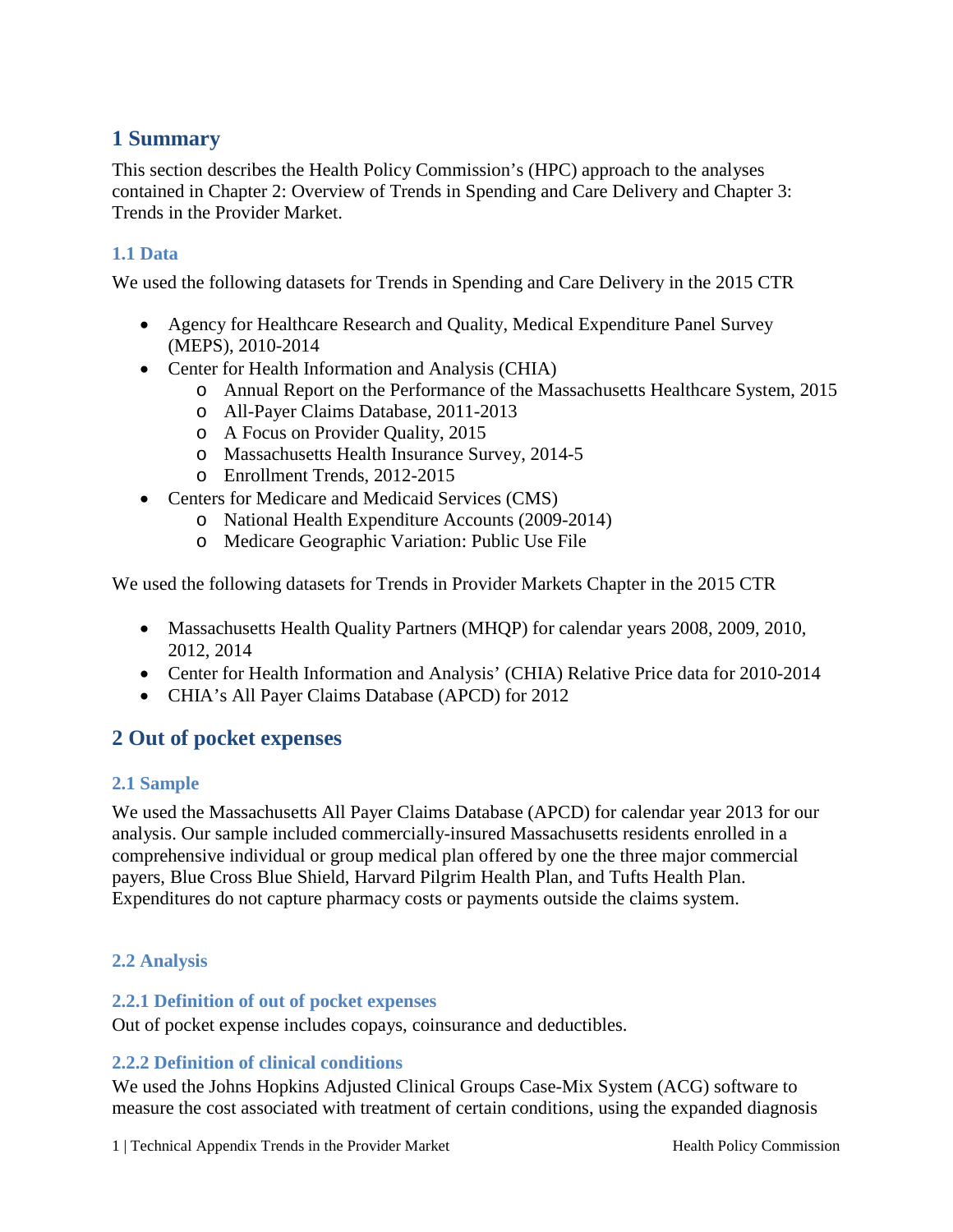clusters (EDCs) that the ACG system assigns, based on diagnoses reported in medical claims during the year. The specific EDCs used to identify individuals with each condition are shown in Table 1. Only members continuously enrolled for at least four months in the calendar year were included, with inclusion determined separately for each year.

|                                            | <b>EDC</b>                 |                                                                           |
|--------------------------------------------|----------------------------|---------------------------------------------------------------------------|
| <b>High-cost condition</b>                 | values                     | <b>EDC</b> description                                                    |
| <b>HIV/AIDS</b>                            | INF04                      | HIV, AIDS                                                                 |
| Asthma                                     | ALL04                      | Asthma, without status asthmaticus                                        |
|                                            | ALL05                      | Asthma, with status asthmaticus                                           |
| Arthritis (including rheumatoid arthritis) | RHU05                      | Rheumatoid arthritis                                                      |
|                                            | MUS03                      | Degenerative joint disease                                                |
|                                            | RHU02                      | Gout                                                                      |
|                                            | RHU03                      | Arthropathy                                                               |
| Cardiovascular (excluding hypertension     | CAR01                      | Cardiovascular signs and symptoms                                         |
| without complications)                     | CAR <sub>03</sub>          | Ischemic heart disease (excluding myocardial infarction)                  |
|                                            | CAR04                      | Congenital heart disease                                                  |
|                                            | CAR05                      | Congestive heart failure                                                  |
|                                            | CAR06                      | Cardiac valve disorders                                                   |
|                                            | CAR07                      | Cardiomyopathy                                                            |
|                                            | CAR08                      | Heart murmur                                                              |
|                                            | CAR09                      | Cardiac arrhythmia                                                        |
|                                            | CAR <sub>10</sub>          | Generalized atherosclerosis                                               |
|                                            | CAR <sub>12</sub>          | Acute myocardial infarction                                               |
|                                            | CAR13<br>CAR <sub>15</sub> | Cardiac arrest, shock                                                     |
|                                            | CAR16                      | Hypertension, with major complications<br>Cardiovascular disorders, other |
| Cancer (including all malignancies)        | MAL01                      | Malignant neoplasms of the skin                                           |
|                                            | MAL02                      | Low impact malignant neoplasms                                            |
|                                            | MAL03                      | High impact malignant neoplasms                                           |
|                                            | MAL04                      | Malignant neoplasms, breast                                               |
|                                            | MAL05                      | Malignant neoplasms, cervix, uterus                                       |
|                                            | MAL06                      | Malignant neoplasms, ovary                                                |
|                                            | MAL07                      | Malignant neoplasms, esophagus                                            |
|                                            | MAL08                      | Malignant neoplasms, kidney                                               |
|                                            | MAL09                      | Malignant neoplasms, liver and biliary tract                              |
|                                            | MAL <sub>10</sub>          | Malignant neoplasms, lung                                                 |
|                                            | MAL11                      | Malignant neoplasms, lymphomas                                            |
|                                            | MAL <sub>12</sub>          | Malignant neoplasms, colorectal                                           |
|                                            | MAL <sub>13</sub>          | Malignant neoplasms, pancreas                                             |
|                                            | MAL14                      | Malignant neoplasms, prostate                                             |
|                                            | MAL <sub>15</sub>          | Malignant neoplasms, stomach                                              |
|                                            | MAL16                      | Acute leukemia                                                            |
|                                            | MAL <sub>18</sub>          | Malignant neoplasms, bladder                                              |
| <b>Diabetes</b>                            | END <sub>06</sub>          | Type 2 diabetes, w/o complication                                         |
|                                            | END07                      | Type 2 diabetes, w/ complication                                          |
|                                            | END <sub>08</sub><br>END09 | Type 1 diabetes, w/o complication                                         |
| Epilepsy                                   | NUR07                      | Type 2 diabetes, w/ complication<br>Seizure disorder                      |
| Hypertension (with or without major        | CAR14                      | Hypertension, w/o major complication                                      |
| complications)                             | CAR15                      | Hypertension, w/ major complication                                       |
| Multiple sclerosis                         | NUR08                      | Multiple sclerosis                                                        |
| Renal disease                              | REN01                      | Chronic renal failure                                                     |
|                                            | REN <sub>02</sub>          | Fluid/electrolyte disturbances                                            |
|                                            | REN03                      | Acute renal failure                                                       |
|                                            | REN04                      | Nephritis, nephrosis                                                      |

## Table 1. Identification of Individuals with High-Cost Conditions Based on EDCs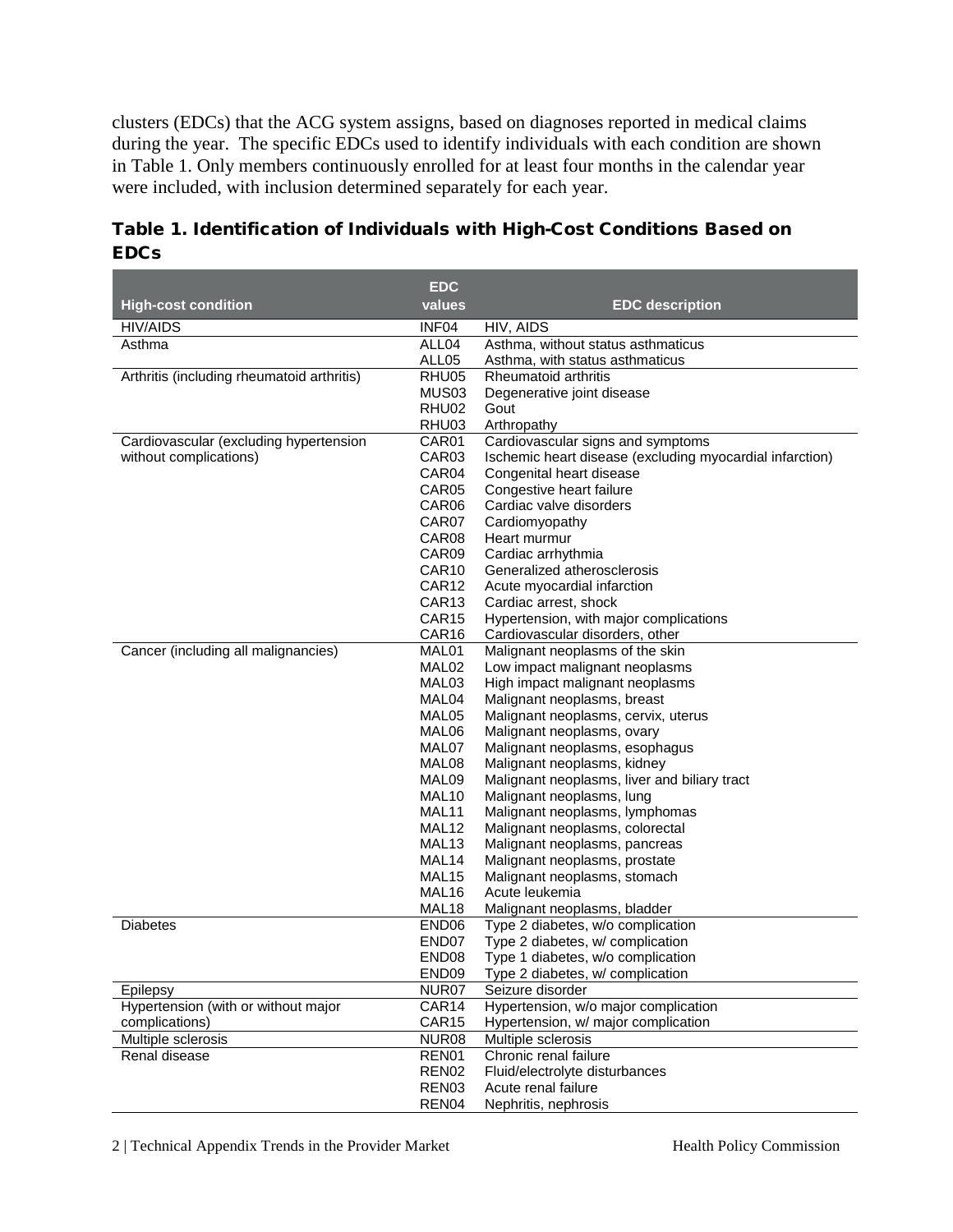| <b>High-cost condition</b>         | EDC.<br>values    | <b>EDC</b> description                |
|------------------------------------|-------------------|---------------------------------------|
|                                    | REN <sub>05</sub> | Renal disorders, other                |
|                                    | REN06             | End stage renal disease               |
| Mood disorders (including anxiety, | PSY09             | Depression                            |
| depression and bipolar disorder)   | PSY <sub>12</sub> | <b>Bipolar Disorder</b>               |
|                                    | PSY <sub>20</sub> | Major depression                      |
| <b>Psychosis</b>                   | PSY <sub>07</sub> | Schizophrenia and affective psychosis |
| Substance use disorder             | PSY <sub>02</sub> | Substance use                         |

## <span id="page-4-0"></span>**3 Growth in MassHealth enrollment and spending**

### <span id="page-4-1"></span>**3.1 Enrollment analysis**

For the analysis of MassHealth enrollment from January 2012 to August 2015 (Exhibit 2.8), we used MassHealth's Monthly Snapshot Report 18408, submitted by MassHealth to the Center for Health Information and Analysis (CHIA) for the 2014 Enrollment Trends Report. The Snapshot shows enrollment data for the last day of each month. The increase in members from November 2014 to March 2015 was estimated using the October  $31<sup>st</sup>$  and March  $31<sup>st</sup>$  enrollment figures. We believe that the October  $31<sup>st</sup>$  enrollment snapshot better represents enrollment on September  $1<sup>st</sup>$ and that by using the end of the month enrollment estimate we would exclude everyone who enrolled during the month of September.

Estimates of the declines in other programs that offset MassHealth enrollment increases are based on data from Health Management Associate's *Implementing the Affordable Care Act in Massachusetts: Changes in Subsidized Coverage Programs,* published August 2015.

## <span id="page-4-2"></span>**3.2 Spending analysis**

The analysis of MassHealth spending by program from 2012-2014 (Exhibit 2.9) was based on CHIA's 2015 Annual Report Total Health Care Expenditures (THCE) Databook. The MassHealth Snapshot Report 18408, discussed above, and CHIA's THCE Databook define MassHealth enrollment differently. Approximately 2.4 million member months for individuals enrolled in the Health Safety Net, Children's Medical Security Plan, and Department of Mental Health (DMH) only, as well as CommCare-unenrolled are included in the THCE enrollment, but not the Enrollment Snapshot. These definitional differences mainly affect estimates relating to the fee-for-service (FFS) program.

The 2015 discussion of long-term services and supports (LTSS) is from Manatt Health Solutions' *Long-term services & supports (LTSS): Opportunities for MassHealth* [chartpack] prepared for the Massachusetts Medicaid Policy Institute (MMPI) and presented at Blue Cross Blue Shield of Massachusetts' MassHealth Matter's II conference in Boston, MA on December 2, 2015. The 2014 LTSS discussion is based on HPC's analysis of a CHIA analysis of the All-Payer Claims Database. While the underlying data is the same, definitions may differ between the MMPI and CHIA analysis.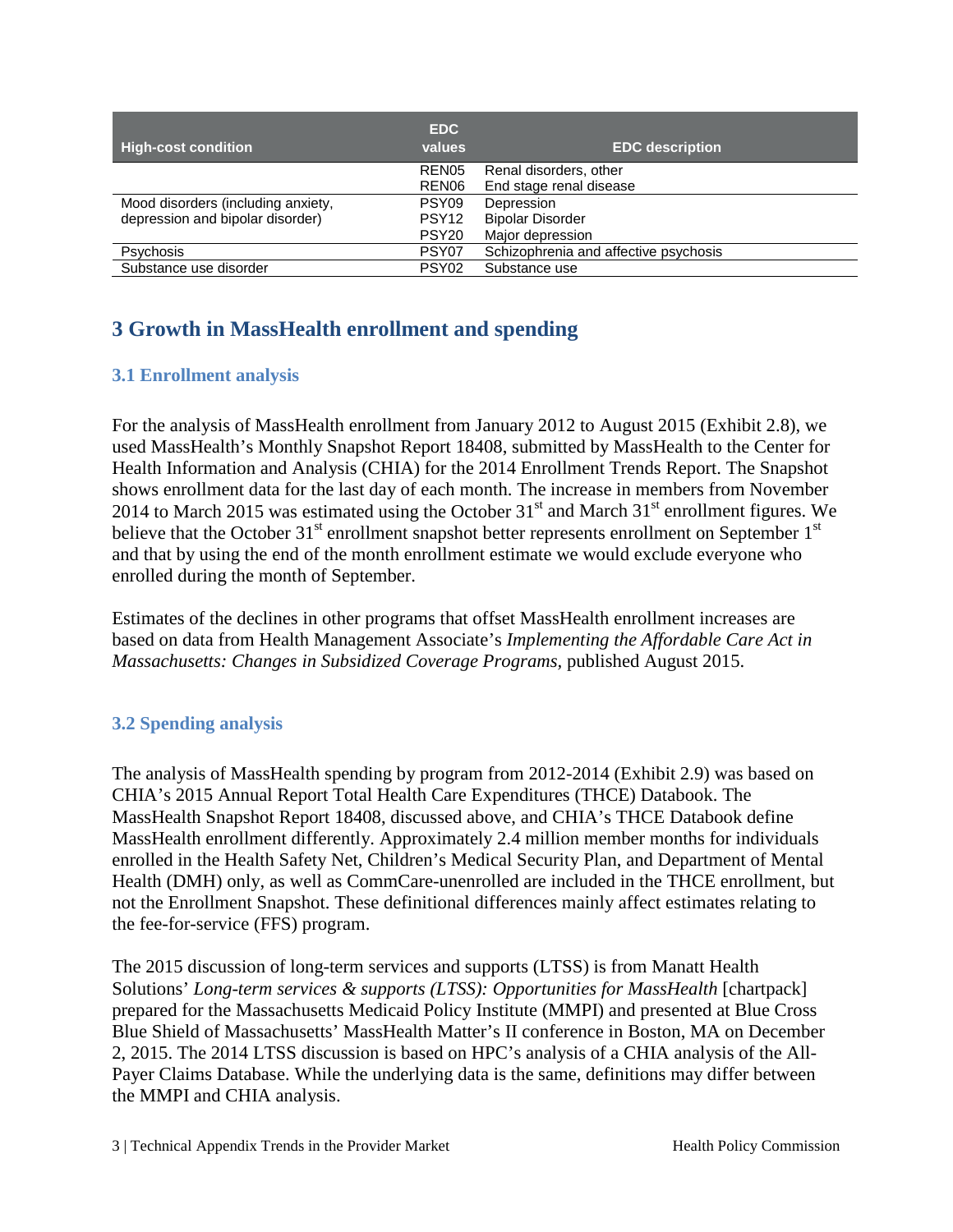### <span id="page-5-0"></span>**3.3 Discussion on Massachusetts' uninsured population**

Our discussion on the drop in emergency department (ED) visits by uninsured patients is based on HPC analysis of CHIA's Emergency Department Database, FY2013 and FY2014. The calculation assumes that uninsured individuals visit the ED at the same rate as they did in 2013, and that therefore, the 22% reduction in ED visits by the uninsured in 2014 represents a 22% reduction in the number of uninsured in Massachusetts. The number of uninsured (250,000) was approximated based on the 3.7% of the Massachusetts population reported as uninsured in 2014 in CHIA's 2015 Massachusetts Health Insurance Survey times the state population of 6.745 million. We note that the U.S. Current Population Survey also reports a drop in the number of uninsured in Massachusetts between 2013 and 2014, from 247,000 to 219,000. For more information, please

see<https://www.census.gov/content/dam/Census/library/publications/2015/demo/p60-253.pdf>

# <span id="page-5-1"></span>**4 Percentage of primary care physicians affiliated with large provider systems, 2008-2014**

We used the 2008, 2010, 2012, and 2014 MHQP Master Provider Database (MPD) to determine the percent of primary care physicians (PCPs) affiliated with large provider systems in each of these years. We defined PCPs as those physicians with one of the following listed as their primary specialty in the MHQP MPD: Family Practice, Family/General Practice, General Practice, General Preventive Medicine, or Internal Medicine. We defined PCPs affiliated with large provider systems as those listed under one or more of the following networks in the MHQP MPD: Atrius, Baycare, BIDCO, Lahey, NEQCA, PCHI, Steward, and UMass. PCPs listed under more than one network were counted only once.

## <span id="page-5-2"></span>**5 Percentage of primary care physicians revenue and visits by affiliation status, 2012**

We used claims-level BCBS and HPHC data from the 2012 All-Payer Claims Database (APCD) and affiliations in the 2012 MHQP Master Provider Database (MPD) to determine, for PCP visits, the percent of revenue and percent of visits by PCP affiliation status in 2012.

We defined PCPs as those physicians who in 2012 had:

- (1) one of the following as their primary specialty in either MHQP, BCBS APCD claims, or HPHC APCD claims: Family Practice, Family/General Practice, General Practice, General Preventive Medicine, or Internal Medicine; and
- (2) significant revenue from primary care visits (based on CPT codes reflecting evaluation and management and preventative care procedures).